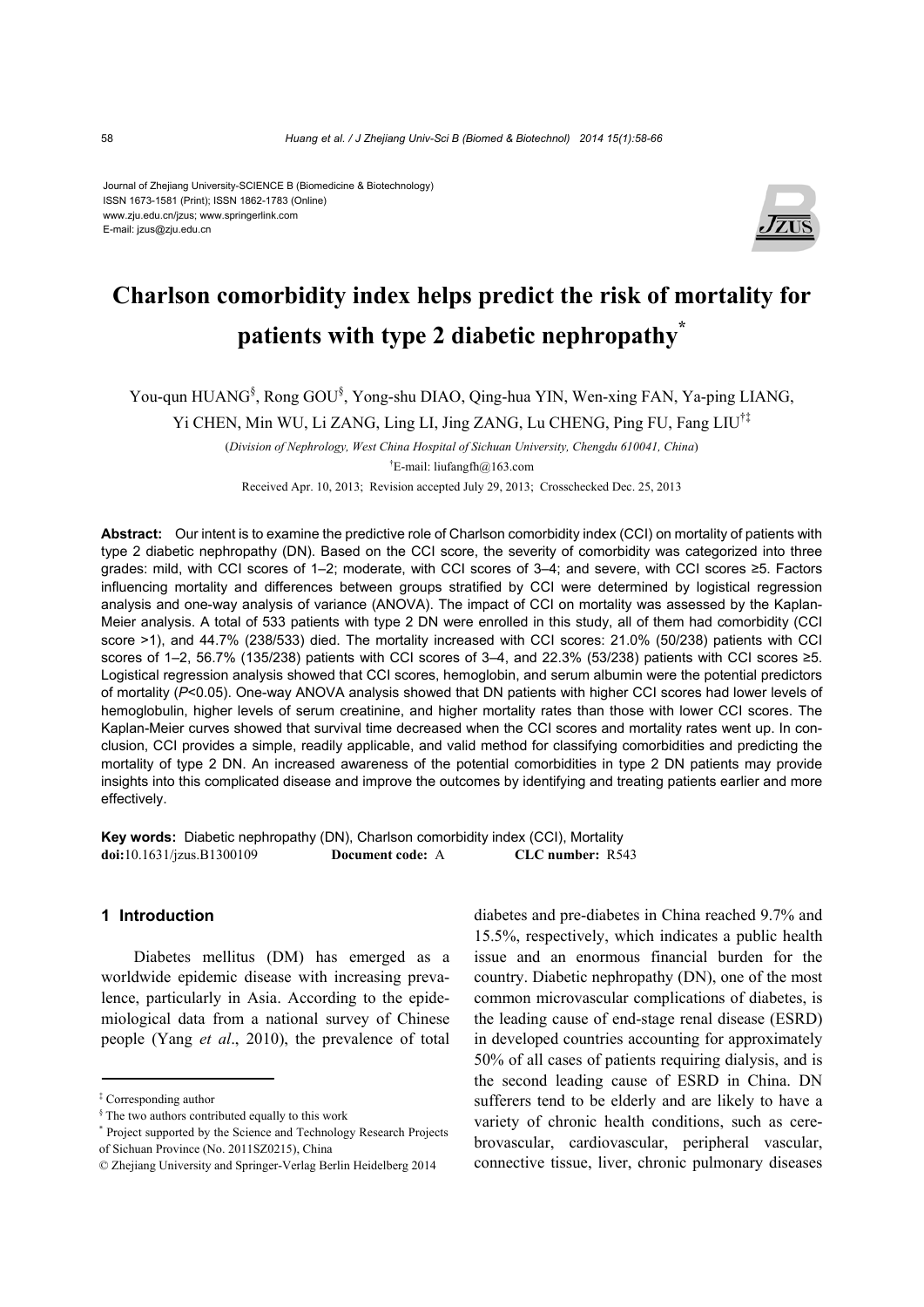and tumors, which may further complicate diagnosis for the primary care clinicians and worsen clinical outcome of the patients.

Comorbidities are coexistent diseases to a disease of interest or an index disease, which may directly affect the prognosis of the disease of interest, or indirectly influence the choice of treatment (de Groot *et al*., 2003; Hall, 2006; Yancik *et al*., 2007). The Charlson comorbidity index (CCI) is the most widely used comorbidity index (Charlson *et al*., 1987; de Groot *et al*., 2003). It was developed to predict the one-year mortality among 604 patients based on comorbidity data obtained from a hospital chart review in a single US hospital (Charlson *et al*., 1987). It contains 19 issues including diabetes with diabetic complications, congestive heart failure, peripheral vascular disease, chronic pulmonary disease, mild and severe liver disease, hemiplegia, renal disease, leukaemia, lymphoma, metastatic tumor, and acquired immunodeficiency syndrome (AIDS), each of which was weighted according to their potential influence on mortality. Since then, CCI has been adapted and verified as applicable and valid for predicting the outcome and risk of death from many comorbid diseases (Sarfati *et al*., 2011; Mnatzaganian *et al*., 2012). However, a paucity of studies regarding the role of CCI in predicting the outcome of mortality in patients with DN has been conducted. Therefore, we investigated the validity and predictive accuracy of CCI on mortality for a hospital-based group of DN patients in China.

### **2 Materials and methods**

The group consisted of 533 patients with DN who were hospitalized from January 2003 through March 2010 in West China Hospital of Sichuan University, Chengdu, China. Inclusion criteria were patients with their first admission due to type 2 DN, who were aged 18 and above and had urinary albumin excretion of 30 mg/d and above. Patients with fever, urinary infection, and acute complications of diabetes, such as diabetic ketoacidosis, diabetic hyperosmosic coma, and malignant hypertension, were not included. The study was approved by the Ethics Committee of West China Hospital of Sichuan University, and written informed consent was obtained from each

patient prior to enrollment in the study.

At admission, demographic information was recorded including age, gender, past medical history and duration of DM. Blood and laboratory data including hemoglobulin, haematocrit, serum albumin (SA), urinary protein excretion, serum creatinine, triglyceride, total cholesterol, and HbA1c were collected. The severity of comorbid diseases was recorded and scored according to CCI. Patients were divided into three groups: mild, with CCI scores of 1–2; moderate, with CCI scores of 3–4; and severe, with CCI scores  $\geq$ 5. CCI was calculated according to the scoring system established by Charlson *et al*. (1987). Cardio-cerebrovascular disease (CVD) of the comorbidities in CCI was defined as a history of cardiac arrhythmia, peripheral vascular disease, cerebral vasculopathy, ischemic heart disease, or chronic heart failure. All patients were evaluated from January 2003 through March 2010. The mode of death was determined from clinical information leading to death. Survival time in months was calculated from the establishment of the diagnosis of DN to the death of a patient.

All values are given as mean±standard error (SE). Binary logistic regression analysis was used in the study. A one-way analysis of variance (ANOVA) was used to compare group differences stratified by CCI, and otherwise Chi-square tests were applied. Mortalities at different median evaluation follow-up time were estimated by the Kaplan-Meier curves characterized by CCI and SA. All statistical tests were two-tailed and *P*<0.05 was considered significant. Statistical analyses were performed using SPSS Version 13.0 software.

#### **3 Results**

# **3.1 Demographic and clinical characteristics of the patients at the first referral**

Demographic and clinical characteristics of the 533 patients are shown in Table 1. The mean age was 65 years, with 35% (188/533) of the patients aged 70 years or greater (data not shown). The duration of DM varied from 3 to 19 years [(10.9±7.9) years]. The mean hemoglobin concentration was 106.3 g/L, 25% (132/533) were below 90 g/L, and 4% (20/533) were less than 60 g/L (data not shown). The SA levels ranged from 28 to 41 g/L, with 50.7% (270/533) of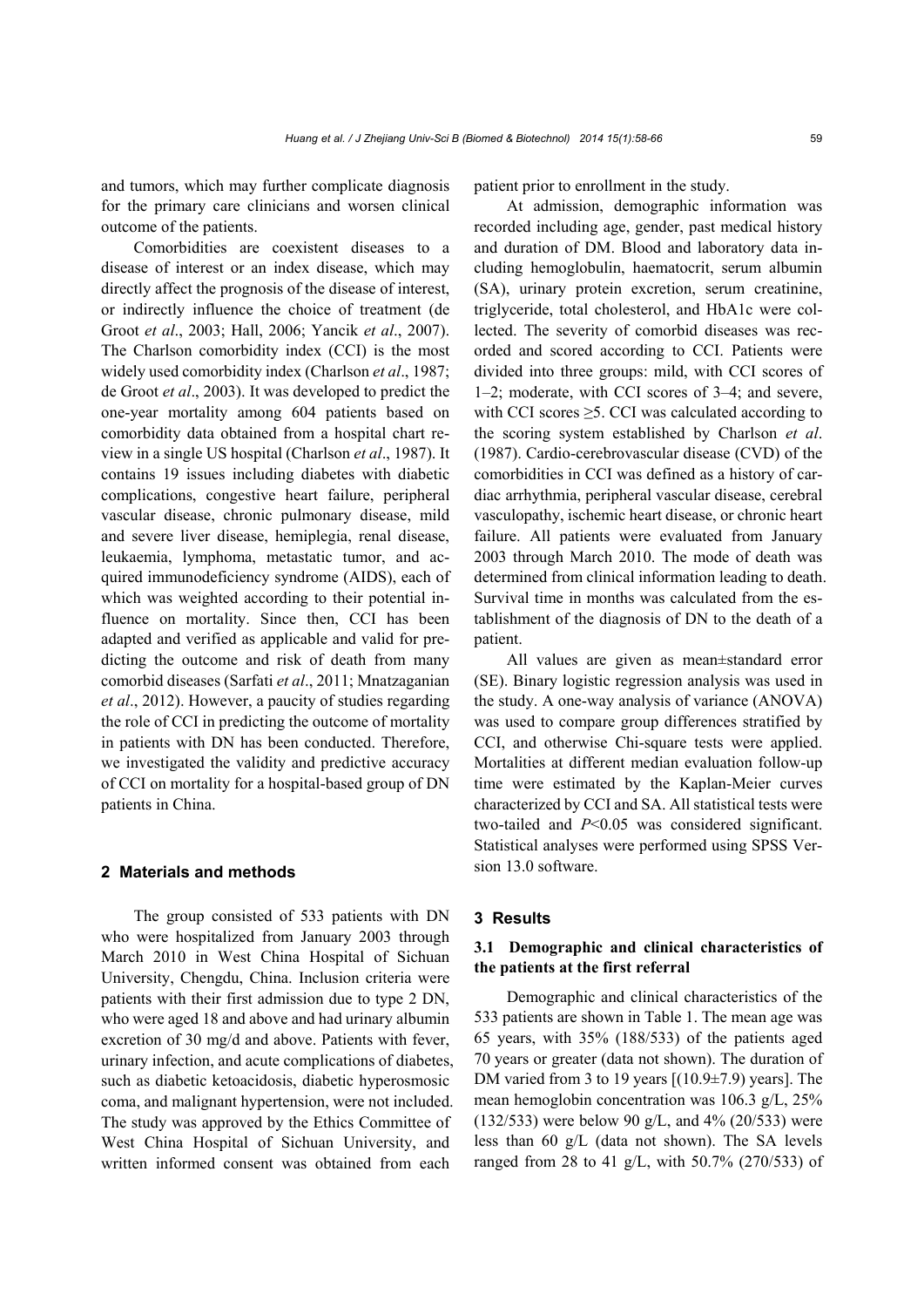the patients being less than 35 g/L. Renal insufficiency, defined by a serum creatinine level  $\geq$ 178 μmol/L, occurred in 38.3% (204/533) of the patients, while the highest value recorded was about 470 μmol/L. The features of overall serum lipid profile were not prominent; i.e., few patients presented hyperlipidemia in this study (Table 1). Based on the albuminuria and renal function, nearly 80% (413/533) of the patients were categorized to be at Mogensen stages IV and V. Chronic comorbidities were very common in this group of patients, with the mean CCI of 2.9 and an utmost score of 12. Of all the patients, 42.0% (*n*=224) scored 3–4, and 14.1% (*n*=75) scored  $\geq$ 5. CVDs were prominent (26.6%, 142/533) including myocardial infarction, angina and expansion of heart failure. The overall mortality rate was 44.7% (238/533), and the mortality of patients with CCI scores of 1–2 was 21.0% (50/238), 56.7% (135/238) in 3–4, and 22.3% (53/238) in ≥5. This result shows that most DN patients in the group were at the latter phase of the Mogensen stage and had comorbidities, particularly CVDs. The higher the CCI scores they had, the higher the mortality.

#### **3.2 Possible predictive factors for outcome of death**

To evaluate the risk of death, a series of factors were analyzed. On binary regression analysis, hemoglobin, SA, and CCI score were significantly correlated with death, whereas age, sex, Mogensen stage, duration of diabetes, urinary protein excretion, serum creatinine, HbA1c and hyperlipidemia did not (Table 2). Hemoglobin levels less than 100 g/L were associated with a 2.532-fold [95% confidence interval (CI): 0.167–0.936; *P*=0.035] and an increased risk of death compared with hemoglobin levels greater than 100 g/L. The odds ratio (OR) of SA less than 35 g/L was associated with a 3.205-fold increased risk of death (95% CI: 0.137–0.713; *P*=0.006) compared with an SA above 35 g/L. Those with CCI scored 3–4 (moderate group) doubled the risk of death (OR=1.934; 95% CI: 1.751–5.618; *P*=0.003), and those with CCI scored  $\geq$ 5 (severe group) reached a more than 5-fold risk (OR=5.464; 95% CI: 0.178– 16.949; *P*=0.225), even though it is not statistically significant. These results show that CCI is a strong parameter to evaluate the risk of death in DN.

**Table 1 Demographic and clinical characteristics of patients** 

| Characteristic                        | $\boldsymbol{n}$ | Value <sup>*</sup> |
|---------------------------------------|------------------|--------------------|
| Age (year)                            | 533              | $65.2 \pm 10.8$    |
| Male/female                           |                  | 302/231            |
| Duration of diabetes (year)           | 533              | $10.9 \pm 7.9$     |
| Hemoglobin $(g/L)$                    | 533              | $106.3 \pm 25.7$   |
| Haematocrit $(L/L)$                   | 533              | $0.3 \pm 0.08$     |
| Serum albumin (g/L)                   | 533              | $34.5 \pm 6.9$     |
| Urinary protein excretion $(g/d)$     | 533              | $3.48 \pm 3.42$    |
| Blood urea nitrogen (mmol/L)          | 533              | $12.8 \pm 10.1$    |
| Serum creatinine $(\mu \text{mol/L})$ | 533              | $246.8 \pm 230.0$  |
| Triglyceride (mmol/L)                 | 533              | $1.9 \pm 1.5$      |
| Total cholesterol (mmol/L)            | 533              | $4.6 \pm 1.5$      |
| Low-density lipoprotein (mmol/L)      | 533              | $2.7 \pm 1.2$      |
| High-density lipoprotein (mmol/L)     | 533              | $1.4 \pm 0.5$      |
| HbA <sub>1</sub> c $(\%)$             | 533              | $8.7 \pm 2.6$      |
| Mogensen stage at diagnosis of DN     |                  |                    |
| III stage $(\% )$                     | 120              | 22.5               |
| IV stage $(\% )$                      | 209              | 39.2               |
| V stage $(\%)$                        | 204              | 38.3               |
| CCI score                             | 533              | $2.9 \pm 1.7$      |
| CCI 1-2 $(\% )$                       | 234              | 43.9               |
| CCI 3-4 $(\%$                         | 224              | 42.0               |
| $CCI \ge 5$ (%)                       | 75               | 14.1               |
| Cardio-cerebrovascular disease (%)    | 142              | 26.6               |

\* Values are expressed as mean±SE, percentage, or number

## **3.3 Associations of CCI with factors and outcomes in DN patients**

To further confirm the impact of CCI as a predictive value, the DN patients were categorized into three subgroups according to their CCI scores: group 1 (CCI score 1–2), group 2 (CCI score 3–4), and group 3 (CCI score  $\geq$ 5). Table 3 shows the associations of CCI with various factors and clinical outcomes in the DN patients. Compared with group 1, patients in group 3 were older and had a longer duration of diabetes, lower levels of HbA1c and SA, and higher levels of serum creatinine and mortality rate. The rates of mortality and levels of serum creatinine in groups 2 and 3 were significantly higher than those in group 1, whereas hemoglobin and SA were significantly lower. The results indicate that with the decline of the renal function, the patients of DN with higher CCI scores had higher risk of mortality.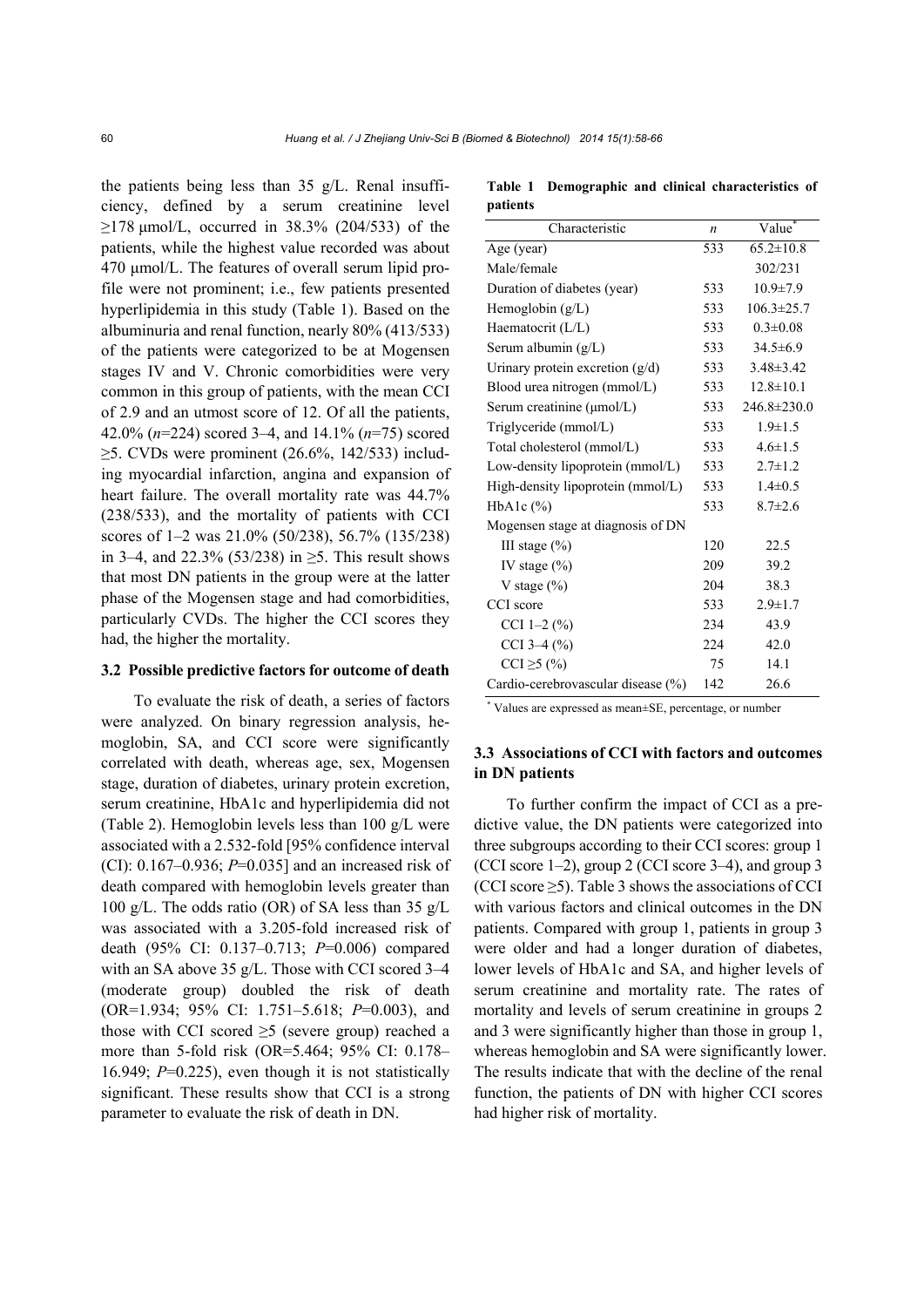| Table 2 Predictive variables for death |  |  |
|----------------------------------------|--|--|
|                                        |  |  |

| Variable                               | B                                | <b>SE</b> | $\boldsymbol{P}$  | OR. | 95% CI for OR           |        |  |  |
|----------------------------------------|----------------------------------|-----------|-------------------|-----|-------------------------|--------|--|--|
|                                        |                                  |           |                   |     | Lower                   | Upper  |  |  |
| Age                                    |                                  |           |                   |     |                         |        |  |  |
| $<65$ years                            |                                  |           |                   | 1   |                         |        |  |  |
| $\geq 65$ years                        | 0.421                            |           |                   |     | 0.414 0.309 1.524 0.677 | 3.432  |  |  |
| Sex                                    |                                  |           |                   |     |                         |        |  |  |
| Female                                 |                                  |           |                   | 1   |                         |        |  |  |
| Male                                   | $-0.590$ 0.423 0.163 0.554 0.242 |           |                   |     |                         | 1.271  |  |  |
| Mogensen stage                         |                                  |           |                   |     |                         |        |  |  |
| Ш                                      |                                  |           |                   | 1   |                         |        |  |  |
| IV                                     | 0.541                            |           |                   |     | 0.524 0.302 1.718 0.615 | 4.800  |  |  |
| V                                      | $-0.364$ 1.758 0.836 0.695 0.022 |           |                   |     |                         | 21.813 |  |  |
| Duration of diabetes                   |                                  |           |                   |     |                         |        |  |  |
| $\leq 10$ years                        |                                  |           |                   | 1   |                         |        |  |  |
| $\geq$ 10 years                        | 0.079                            |           |                   |     | 0.396 0.842 1.082 0.498 | 2.353  |  |  |
| Hemoglobin                             |                                  |           |                   |     |                         |        |  |  |
| $\geq$ 100 g/L                         |                                  |           |                   | 1   |                         |        |  |  |
| $<$ 100 g/L                            | 0.929                            |           | 0.440 0.035 2.532 |     | 1.068                   | 5.988  |  |  |
| Urinary protein                        | $-0.442$ 0.251 0.078 0.064       |           |                   |     | 0.393                   | 1.051  |  |  |
| excretion $(g/d)$                      |                                  |           |                   |     |                         |        |  |  |
| Serum albumin                          |                                  |           |                   |     |                         |        |  |  |
| $\geq$ 35 g/L                          |                                  |           |                   | 1   |                         |        |  |  |
| $<$ 35 g/L                             | 1.163                            |           | 0.421 0.006 3.205 |     | 1.403                   | 7.299  |  |  |
| Serum creatinine                       |                                  |           |                   |     |                         |        |  |  |
| $\leq$ 133 µmol/L                      |                                  |           |                   | 1   |                         |        |  |  |
| 133-176 umol/L 1.753 1.775 0.323 4.292 |                                  |           |                   |     | 0.005                   | 5.612  |  |  |
| $\geq$ 176 µmol/L                      | 1.457                            |           | 1.662 0.381 5.780 |     | 0.009                   | 6.052  |  |  |
| Charlson comorbidity index             |                                  |           |                   |     |                         |        |  |  |
| $1 - 2$                                |                                  |           |                   | 1   |                         |        |  |  |
| $3 - 4$                                | 1.697                            |           |                   |     | 0.580 0.003 1.934 1.751 | 5.618  |  |  |
| $\geq$ 5                               | 0.660                            |           | 0.543 0.225 5.464 |     | 0.178                   | 16.949 |  |  |
| HbA1c $(\%)$                           | 0.027                            |           | 0.083 0.744 1.027 |     | 0.873                   | 1.209  |  |  |
| Hyperlipidemia                         | 0.075                            |           | 0.393 0.848 1.078 |     | 0.429                   | 2.004  |  |  |

*B*: regression coefficient; SE: standard error; OR: odds ratio; CI: confidence interval

#### **3.4 Effect of CCI on survival analysis**

To investigate the effect of CCI on survival analysis, the Kaplan-Meier method was performed and the survival rates at years 3 and 5 were determined. For all of the 533 patients, the 3-year survival rates were 57.3%, 44.6%, and 8% in patients with CCI scores of 1–2, 3–4, and  $\geq$ 5, respectively, while the 5-year survival rates were 3.4%, 1.3%, and 1.3% in patients with CCI scores of 1–2, 3–4, and  $\geq$ 5, respectively. Interestingly, the Kaplan-Meier plots directly show that earlier death was associated with higher cumulative mortality rates in patients with higher CCI during the evaluations. As Fig. 1 shows, the group with the lowest CCI had the highest survival rate at any time, which points out that even after the diagnosis of DN, those with CCI scores of 3–4 after 3 years had survival rates lower than 60%. To illustrate the interaction between CCI and SA, the Kaplan-Meier plots were stratified by CCI and SA (Fig. 2). The plot further confirmed that the lower CCI was associated with the higher risk of death, regardless of the SA level (Fig. 2). To explore the interaction between CCI and a late referral, the Kaplan-Meier plots were stratified by CCI and the Mogensen stage (Fig. 3). It was further confirmed that the higher CCI was associated with the higher risk of death, regardless of the Mogensen stage (Fig. 3). To explore the interaction between CCI and anemia, the Kaplan-Meier plots stratified by CCI and hemoglobin further confirmed that the higher the CCI was associated with the higher risk of death, regardless of the hemoglobin level (Fig. 4). The results show an inverse relationship between CCI scores and the 3- and 5-year survival rates, cumulative mortality rates, and survival time regardless of SA level, Mogensen stage, and hemoglobin level.

#### **4 Discussion**

The increasing number of DM is the cause of the progressive increase in the number of patients with DN. Diabetes is now recognized as the most common primary comorbid condition associated with ESRD (Ritz *et al*., 1999; US Renal Data System, 2002). It has been discovered that those that suffer from comorbid diabetes and the associated nephropathy are more likely to die of fatal CVD than to develop ESRD (National Kidney Foundation, 2002; Debella *et al*., 2011). Therefore, it is an important issue to identify the possible predictors for predicting the mortality outcome of DN, so as to increase the awareness of earlier and more effective therapy to improve the outcome. Previous studies have investigated the risk factors influencing the outcome of patients with DM, chronic kidney disease (CKD), and DN (Ueda *et al*., 2003; McFarlane *et al*., 2006; So *et al*., 2006; McEwen *et al*., 2007). There are a number of risk factors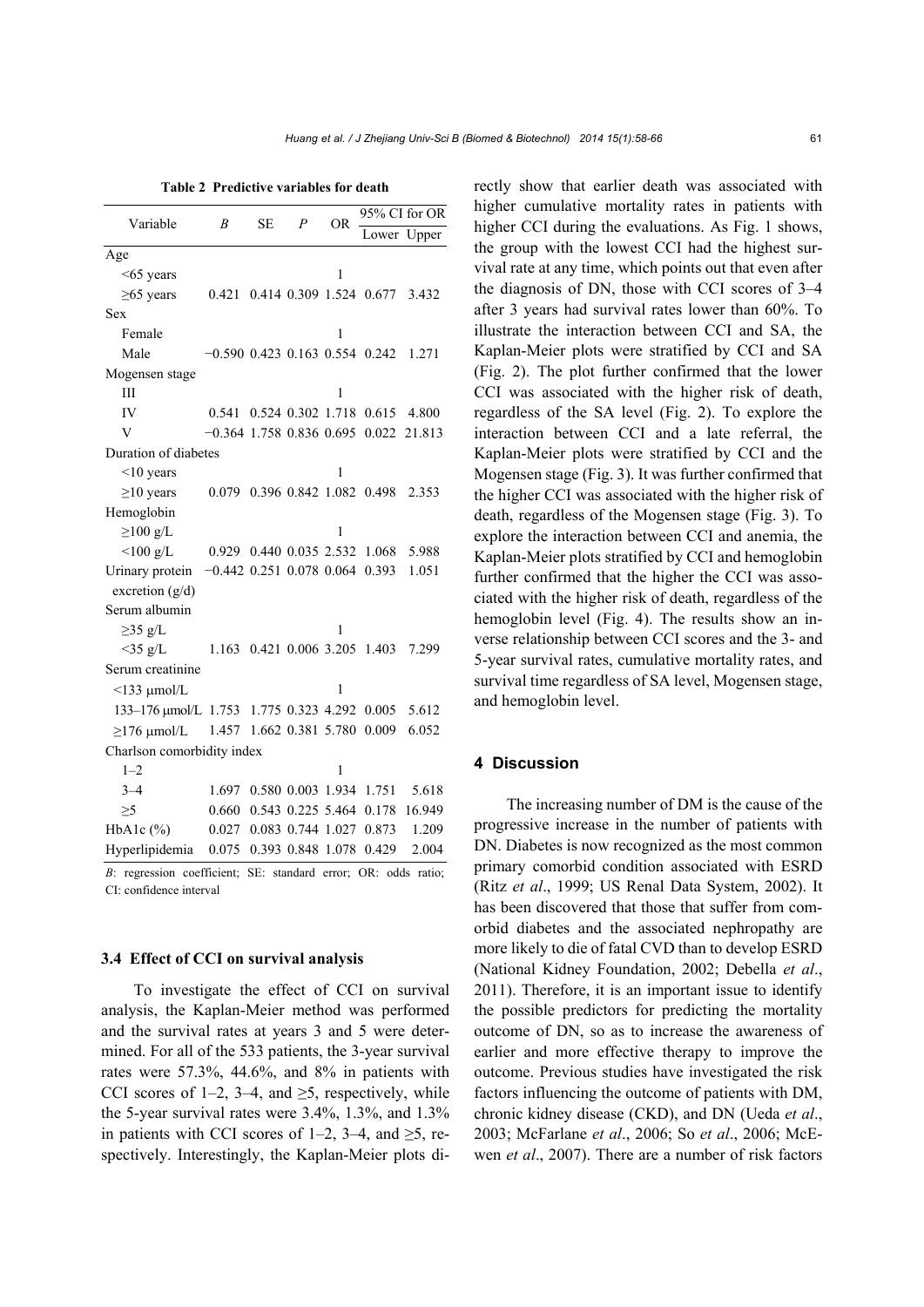| Characteristics                   | Group 1 $(n=234)$ | Group 2 $(n=224)$                                  | Group 3 $(n=75)$               | $\boldsymbol{P}$ |
|-----------------------------------|-------------------|----------------------------------------------------|--------------------------------|------------------|
| CCI score                         | $1 - 2$           | $3 - 4$                                            | $\geq 5$                       |                  |
| Male $(\% )$                      | 50.0              | 57.6                                               | $74.7^{\triangle*}$            | 0.001            |
| Age (year)                        | $63 \pm 15$       | $67\pm13$ <sup><math>\triangle</math></sup>        | $70\pm14^{\circ}$              | 0.000            |
| Mogensen stage at diagnosis of DN |                   |                                                    |                                |                  |
| III stage $(\% )$                 | 31.2              | 12.9                                               | 20.0                           | 0.000            |
| IV stage $(\% )$                  | 58.5              | 23.2                                               | 26.7                           | 0.000            |
| V stage $(\%)$                    | 10.3              | 63.9                                               | 53.3                           | 0.000            |
| Duration of diabetes (year)       | $9.2 \pm 7.6$     | $10.3 \pm 7.8$ <sup><math>\triangle</math></sup>   | $11.6 \pm 8.1$                 | 0.001            |
| Hemoglobin $(g/L)$                | $122.2 \pm 22.0$  | $111.7 \pm 22.0$ <sup><math>\triangle</math></sup> | $90.9 \pm 22.7^{\circ}$        | 0.000            |
| Haematocrit (L/L)                 | $0.38 \pm 0.06$   | $0.35 \pm 0.07$ <sup><math>\triangle</math></sup>  | $0.29 \pm 0.08^{\triangle}$    | 0.000            |
| Serum albumin $(g/L)$             | $35.2 \pm 4.8$    | $34.1 \pm 7.0$ <sup><math>\triangle</math></sup>   | $32.2 \pm 6.4^{\circ}$         | 0.000            |
| Urinary protein excretion $(g/d)$ | $3.33 \pm 3.16$   | $4.46 \pm 4.40$                                    | $2.84 \pm 2.17$                | 0.082            |
| Blood urea nitrogen (mmol/L)      | $6.15 \pm 3.2$    | $7.43 \pm 3.9$ <sup><math>\triangle</math></sup>   | $17.15 \pm 12.7^{\circ}$       | 0.000            |
| Serum creatinine (µmol/L)         | $88.4 \pm 43.0$   | $104.6 \pm 47.1$ <sup><math>\triangle</math></sup> | $317.3 \pm 280.6^{\triangle*}$ | 0.000            |
| Triglyceride (mmol/L)             | $1.66 \pm 1.26$   | $1.51 \pm 1.18$                                    | $1.55 \pm 1.16$                | 0.321            |
| Total cholesterol (mmol/L)        | $4.56 \pm 1.42$   | $4.59 \pm 1.93$ <sup><math>\triangle</math></sup>  | $4.34 \pm 2.00^{\circ}$        | 0.002            |
| Low-density lipoprotein (mmol/L)  | $2.65 \pm 1.20$   | $2.71 \pm 1.49$ <sup><math>\triangle</math></sup>  | $2.49 \pm 1.54^{\circ}$        | 0.002            |
| High-density lipoprotein (mmol/L) | $1.26 \pm 0.47$   | $1.33 \pm 0.64$                                    | $1.37 \pm 0.67$                | 0.321            |
| HbA1c $(\%)$                      | $8.5 \pm 3.70$    | $8.4 \pm 3.30$                                     | $7.3 \pm 3.13^{\circ}$         | 0.023            |
| Mortality $(\%)$                  | 21.4              | $60.3^{\triangle}$                                 | $72.0^{\triangle}$             | 0.000            |

|  | Table 3 Associations of CCI with factors and outcomes in the DN patients |  |  |  |  |  |  |  |  |  |
|--|--------------------------------------------------------------------------|--|--|--|--|--|--|--|--|--|
|--|--------------------------------------------------------------------------|--|--|--|--|--|--|--|--|--|

Data are expressed as mean±SE or percentage. Compared with group 1,  $\triangle P < 0.05$  and  $\triangle P < 0.01$ ; compared with group 2,  $\degree P < 0.05$ 



**Fig. 2 Kaplan-Meier plots of patients stratified by CCI scores and serum albumin (SA)**  (a) SA<35 g/L; (b) SA≥35 g/L. The months are calculated from the first time diagnosed as DN to death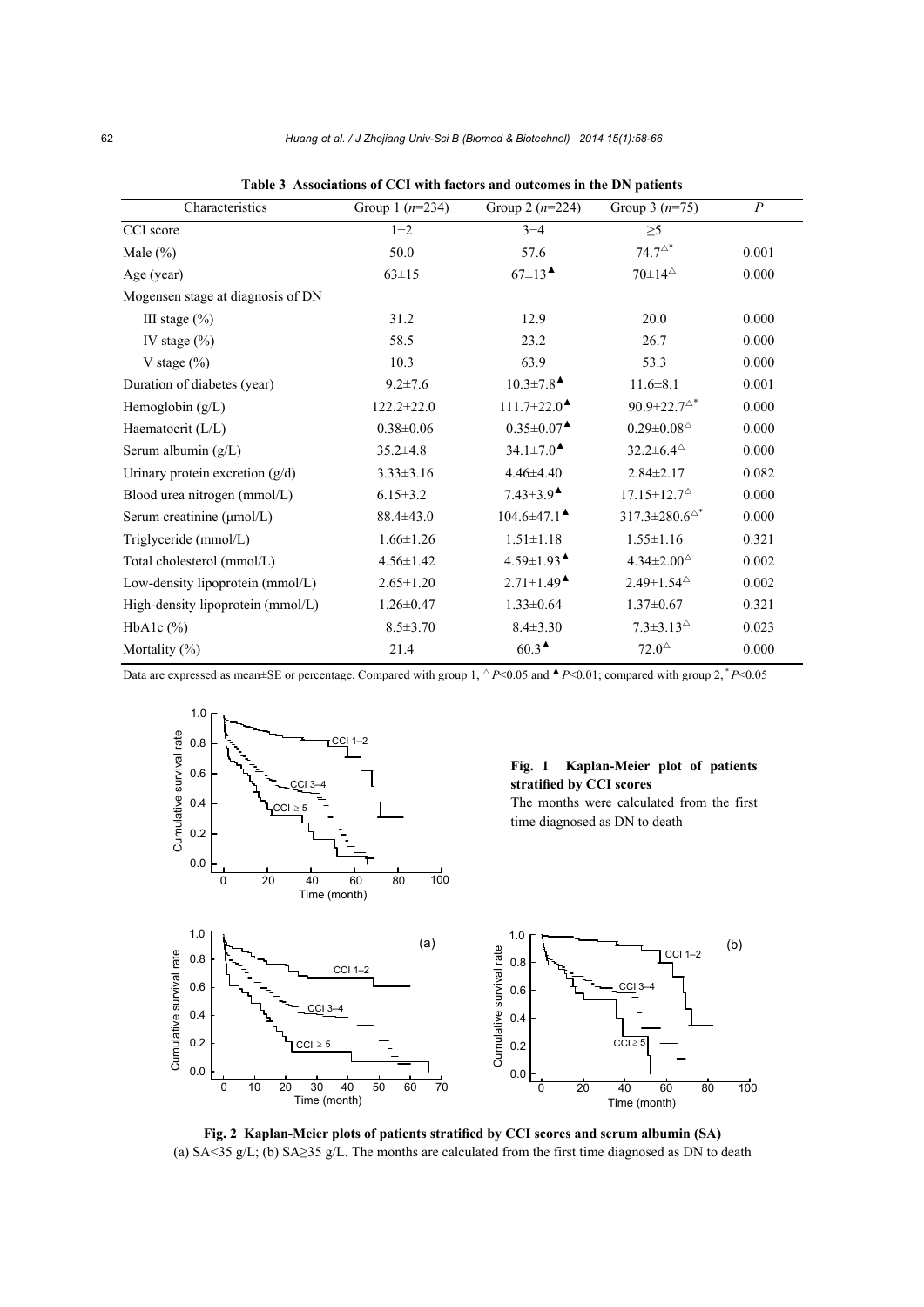



**Fig. 3 Kaplan-Meier plots of study patients stratified by CCI scores and Mogensen stages**  (a) Stage III; (b) Stage IV; (c) Stage V. The months are calculated from the first time diagnosed as DN to death



**Fig. 4 Kaplan-Meier plots of study patients stratified by CCI and hemoglobin (HGB)**  (a) HGB<100 g/L; (b) HGB≥100 g/L. The months are calculated from the first time diagnosed as DN to death

associated with the development of DN, some considered "traditional" factors (e.g., old age, male sex, hypertension, diabetes, smoking, high level of low-density lipoprotein (LDL) cholesterol, physical inactivity, and a family history of CVD), and other considered "non-traditional" factors (e.g., albuminuria, anemia, abnormal calcium/phosphate metabolism, electrolytes imbalance, oxidative stress, inflammation, malnutrition, and serum creatinine) (Debella *et al*., 2011). However, the association of comorbidity and

 $|CC| \geq 5$ 

0.2

0.0

mortality in DN has seldom been addressed. In this paper, we performed a hospital-based study and discovered that the CCI scale helps predict the risk of mortality for patients with type 2 DN. In the present study, we found that chronic comorbidities were very common in this group of patients with DN, more than 70% of the patients had comorbidities, and hemoglobin, SA, and CCI scores were significantly correlated with the risk of death, and CCI significantly increased this risk.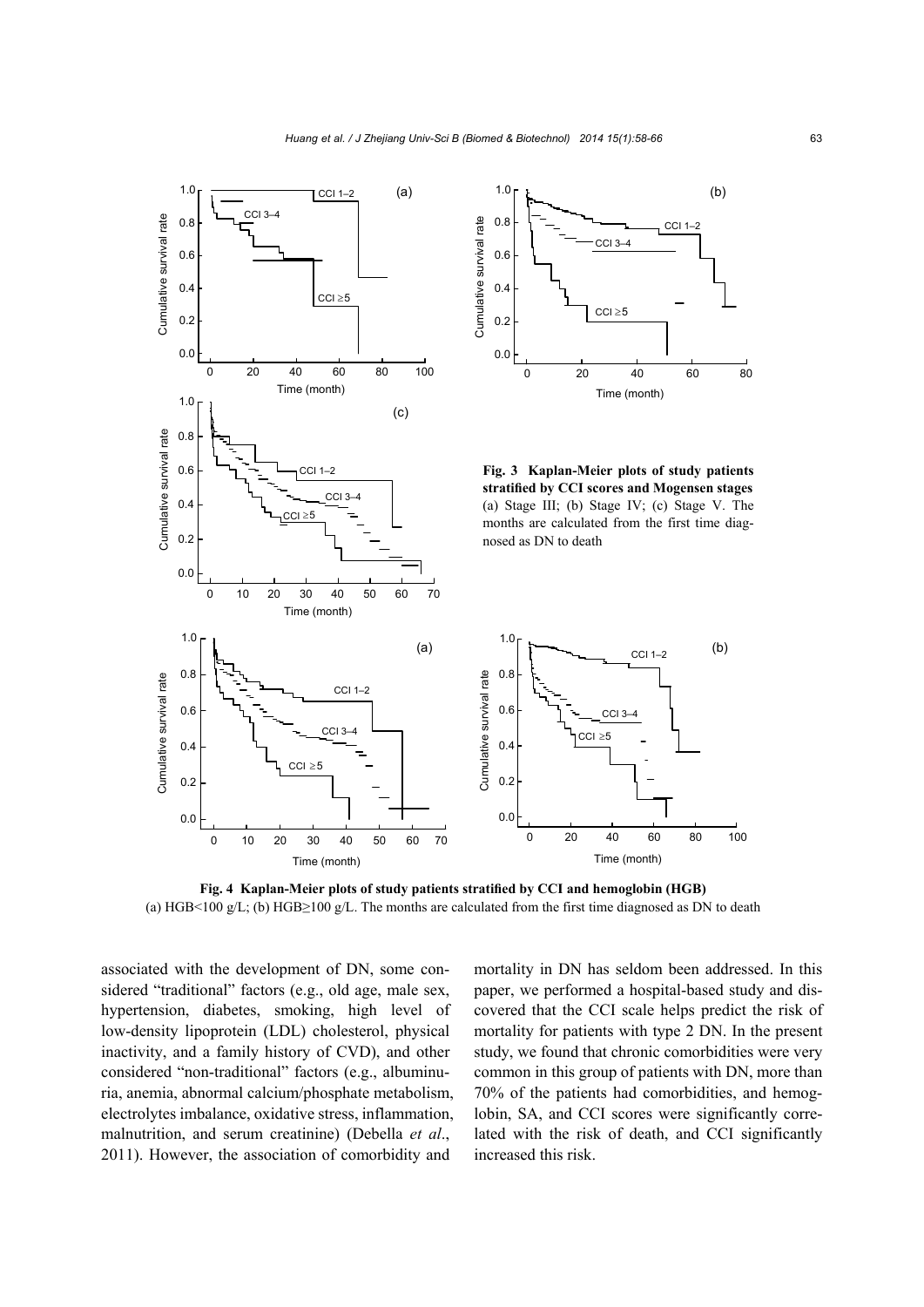Comorbidity affects prognosis, therapy, and outcome, and is associated with the decreased health outcomes. According to Feinstein (1970), comorbidity is defined as "any distinct additional entity that has existed or may occur during the clinical course of a patient who has the index disease under study". Another definition is the co-occurrence of multiple diseases in one person (Guralnik, 1996). van den Akker *et al*. (1998) made a useful distinction between multi-morbidities (i.e., the co-occurrence of multiple chronic or acute diseases and medical conditions in one person) and comorbidity (Feinstein, 1970).

Comorbidity indexes identify the present comorbid diseases and subsequently apply weights or (pathophysiologic) severity ratings for these diseases. CCI is the most extensively studied comorbidity index for predicting mortality (Charlson *et al*., 1987; de Groot *et al*., 2003). Predictive validity of CCI was confirmed by finding many significant relationships of CCI with various criterion outcomes, such as mortality, disability, readmissions, and length of stay (Charlson *et al*., 1987; Rochon *et al*., 1996; West *et al*., 1996; Kieszak *et al*., 1999; de Groot *et al*., 2003). Keane *et al*. (2003) studied factors affecting the prognosis of diabetes in 8733 DM patients and reported that the risk of all-cause mortality doubled when CCI increased with every one point. By using CCI to predict the mortality outcome of patients with DN, our study investigated an inverse relationship between CCI scores and 3- and 5-year survival rates, cumulative mortality rates, or survival time regardless of SA level, Mogensen stage, and hemoglobin level.

Cardiovascular complications are known as important factors contributing to the increased risk of death in patients with diabetes. CKD is also a powerful risk factor for CVDs. CVDs are an important component in the CCI scoring system. Notably in this study, 26.6% of all patients suffered from CVDs, and patients with higher CCI had a higher rate of CVDs. The observed prevalence of CVDs is even higher than the incidence of CV events in the HOPE study (Gerstein *et al*., 2005). In our group, the cause of death is mainly cardiovascular events (data not shown), including myocardial infarction, congestive heart failure, and cardiac arrests.

Another interesting finding from the current study is that 77.5% of patients were in the late stage of DN (Mogensen stage IV or V). In accordance with

Lhotta *et al*. (2003) and Ritz (2005), our findings demonstrate that a late referral to nephrology units was associated with a higher comorbidity score, earlier death, and higher cumulative mortality rates, particularly in patients with DN. Late referral meant that patients had more frequent comorbidities, missed the chance of early reno- and cardio-protective therapy and comorbidities preventive therapy, and did not allow for adequate preparation for renal replacement therapy, which may indicate that the timing of consultation with nephrologists might also be an important determinant of outcome improvement in patients with DN.

Hypoalbuminemia and anemia have been shown to contribute to poor outcomes of patients with CKD. The RENNAL study (Keane *et al*., 2003) indicated that the risk of developing ESRD decreased by 30% accompanied per a 5-g/L increase of SA, and a 10-g/L fall in the mean SA level was independently associated with the recurrent cardiac failure, ischemic heart disease and cardiac mortality in ESRD patients on hemodialysis (Foley *et al*., 1996). Hypoalbuminemia (Ueda *et al*., 2003; So *et al*., 2006) was found to aggravate the renal function and increase the risk of CVD and directly influence the prognosis of DM. Malnutrition is considered as a strong risk factor for mortality (Suliman *et al*., 2000). Anemia is a common accompaniment to diabetes, particularly in those with albuminuria or reduced renal function (Thomas *et al*., 2003), which is also associated with an increased risk of mortality in patients with diabetes. In our group study, we found that patients with higher CCI had lower levels of hemoglobin and SA. In accordance with previous studies, our study clearly illustrated that the levels of hemoglobin and SA were also associated with increased risk of death in patients with DN, while the CCI score showed a stronger correlation with the mortality rate than SA and hemoglobin.

In conclusion, low SA, anemia, CVD, and CCI may serve as predictive factors for the risk of mortality for patients with DN. CCI for classifying comorbid conditions provides a simple, readily applicable and valid method of predicting the risk of mortality for patients with DN. Increased awareness of the potential comorbidities in patients with DN may provide insights into this complicated disease state and possibly improves the efficiency of patient management and outcomes.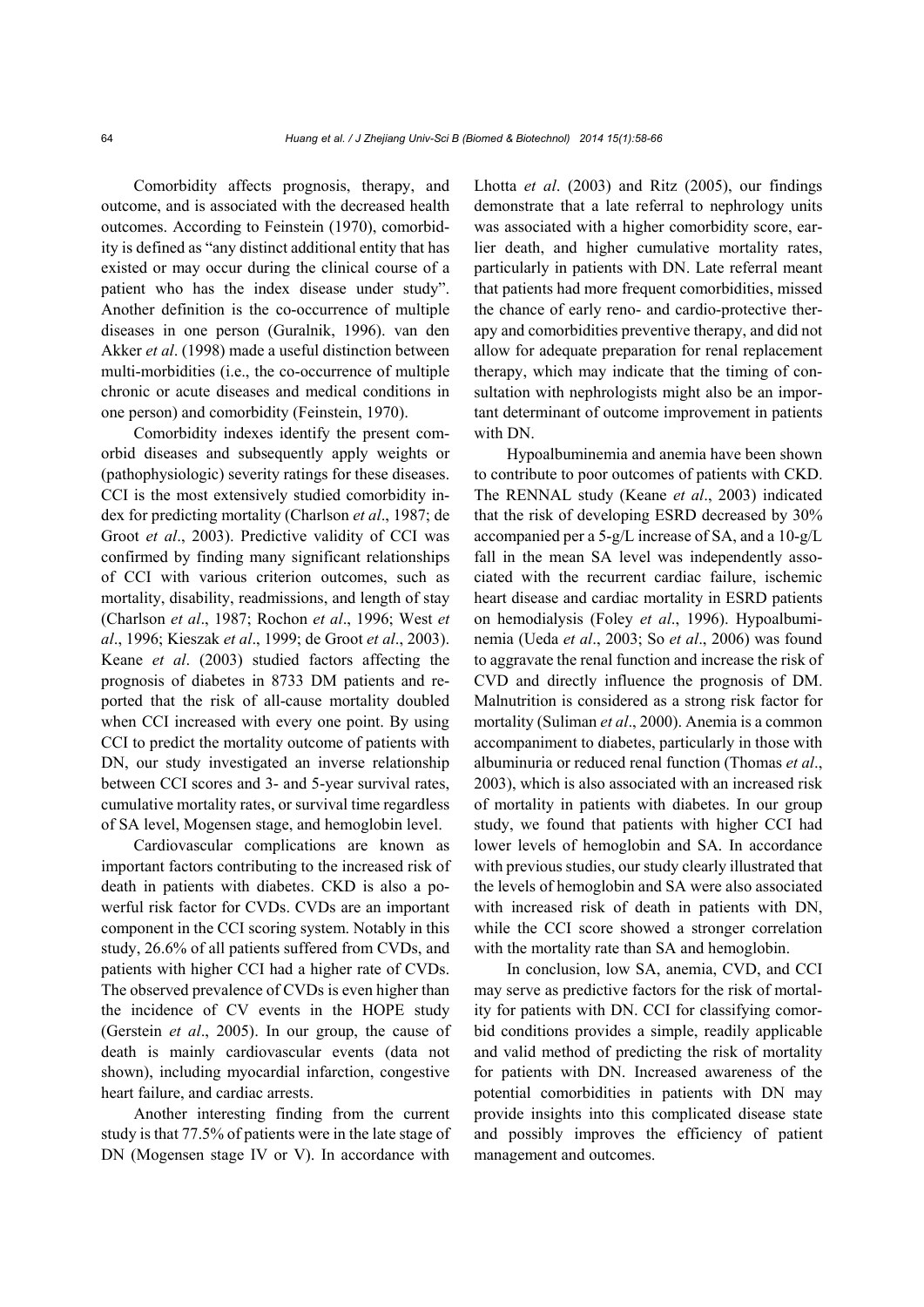#### **Compliance with ethics guidelines**

You-qun HUANG, Rong GOU, Yong-shu DIAO, Qing-hua YIN, Wen-xing FAN, Ya-ping LIANG, Yi CHEN, Min WU, Li ZANG, Ling LI, Jing ZANG, Lu CHENG, Ping FU, and Fang LIU declare that they have no conflict of interest.

All procedures followed were in accordance with the ethical standards of the responsible committee on human experimentation (institutional and national) and with the Helsinki Declaration of 1975, as revised in 2008 (5). Informed consent was obtained from all patients for being included in the study. Additional informed consent was obtained from all patients for which identifying information is included in this article.

#### **References**

- Charlson, M.E., Pompei, P., Ales, K.L., *et al.*, 1987. A new method of classifying prognostic comorbidity in longitudinal studies: development and validation. *J. Chronic Dis.*, **40**(5):373-383. [doi:10.1016/0021-9681(87)90171-8]
- Debella, Y.T., Giduma, H.D., Light, R.P., *et al.*, 2011. Chronic kidney disease as a coronary disease equivalent—a comparison with diabetes over a decade. *Clin. J. Am. Soc. Nephrol.*, **6**(6):1385-1392. [doi:10.2215/CJN.10271110]
- de Groot, V., Beckerman, H., Lankhorst, G.J., *et al.*, 2003. How to measure comorbidity: a critical review of available methods. *J. Clin. Epidemiol.*, **56**(3):221-229. [doi:10. 1016/S0895-4356(02)00585-1]
- Feinstein, A.R., 1970. The pre-therapeutic classification of comorbidity in chronic disease. *J. Chronic Dis.*, **23**(7): 455-468. [doi:10.1016/0021-9681(70)90054-8]
- Foley, R.N., Parfrey, P.S., Harnett, J.D., *et al.*, 1996. Hypoalbuminemia, cardiac morbidity, and mortality in end-stage renal disease. *J. Am. Soc. Nephrol.*, **7**(5): 728-736.
- Gerstein, H.C., Pogue, J., Mann, J.F., *et al.*, 2005. The relationship between dysglycaemia and cardiovascular and renal risk in diabetic and non-diabetic participants in the HOPE study: a prospective epidemiological analysis. *Diabetologia*, **48**(9):1749-1755. [doi:10.1007/s00125- 005-1858-4]
- Guralnik, J.M., 1996. Assessing the impact of comorbidity in the older population. *Ann. Epidemiol.*, **6**(5):376-380. [doi:10.1016/S1047-2797(96)00060-9]
- Hall, S.F., 2006. A user's guide to selecting a comorbidity index for clinical research. *J. Clin. Epidemiol.*, **59**(8): 849-855. [doi:10.1016/j.jclinepi.2005.11.013]
- Keane, W.F., Brenner, B.M., de Zeeuw, D., *et al.*, 2003. The risk of developing end-stage renal disease in patients with type 2 diabetes and nephropathy: the RENAAL study. *Kidney Int.*, **63**(4):1499-1507. [doi:10.1046/j.1523-1755. 2003.00885.x]
- Kieszak, S.M., Flanders, W.D., Kosinski, A.S., *et al.*, 1999. A comparison of the Charlson comorbidity index derived

from medical record data and administrative billing data. *J. Clin. Epidemiol.*, **52**(2):137-142. [doi:10.1016/S0895- 4356(98)00154-1]

- Lhotta, K., Zoebl, M., Mayer, G., *et al.*, 2003. Late referral defined by renal function: association with morbidity and mortality. *J. Nephrol.*, **16**(6):855-861.
- McEwen, L.N., Kim, C., Karter, A.J., *et al.*, 2007. Risk factors for mortality among patients with diabetes: the translating research into action for diabetes (TRIAD) study. *Diab. Care*, **30**(7):1736-1741.
- McFarlane, S.I., Salifu, M.O., Makaryus, J., *et al.*, 2006. Anemia and cardiovascular disease in diabetic nephropathy. *Curr. Diab. Rep.*, **6**(3):213-218. [doi:10.1007/ s11892-006-0037-4]
- Mnatzaganian, G., Ryan, P., Norman, P.E., *et al.*, 2012. Accuracy of hospital morbidity data and the performance of comorbidity scores as predictors of mortality. *J. Clin. Epidemiol.*, **65**(1):107-115. [doi:10.1016/j.jclinepi.2011. 03.014]
- National Kidney Foundation, 2002. K/DOQI clinical practice guidelines for chronic kidney disease: evaluation, classification, and stratification. *Am. J. Kidney Dis.*, **39**(2S): S1-S266.
- Ritz, E., 2005. Managing anaemia and diabetes: a future challenge for nephrologists. *Nephrol. Dial. Transplant.*, **20**(Suppl. 6):S21-S25.
- Ritz, E., Rychlík, I., Locatelli, F., *et al.*, 1999. End-stage renal failure in type 2 diabetes: a medical catastrophe of worldwide dimensions. *Am. J. Kidney Dis.*, **34**(5): 795-808.
- Rochon, P.A., Katz, J.N., Morrow, L.A., *et al.*, 1996. Comorbid illness is associated with survival and length of hospital stay in patients with chronic disability. A prospective comparison of three comorbidity indices. *Med. Care*, **34**(11):1093-1101.
- Sarfati, D., Tan, L., Blakely, T., *et al.*, 2011. Comorbidity among patients with colon cancer in New Zealand. *N. Z. Med. J*., **124**(1338):76-88.
- So, W.Y., Kong, A.P., Ma, R.C., *et al.*, 2006. Glomerular filtration rate, cardiorenal end points, and all-cause mortality in type 2 diabetic patients. *Diab. Care*, **29**(9): 2046-2052. [doi:10.2337/dc06-0248]
- Suliman, M.E., Qureshi, A.R., Bárány, P., *et al.*, 2000. Hyperhomocysteinemia, nutritional status, and cardiovascular disease in hemodialysis patients. *Kidney Int.*, **57**(4):1727-1735. [doi:10.1046/j.1523-1755.2000. 00018.x]
- Thomas, M.C., MacIsaac, R.J., Tsalamandris, C., *et al.*, 2003. Unrecognized anemia in patients with diabetes: a crosssectional survey. *Diab. Care*, **26**(4):1164-1169. [doi:10. 2337/diacare.26.4.1164]
- Ueda, H., Ishimura, E., Shoji, T., *et al.*, 2003. Factors affecting progression of renal failure in patients with type 2 diabetes. *Diab. Care*, **26**(5):1530-1534. [doi:10.2337/